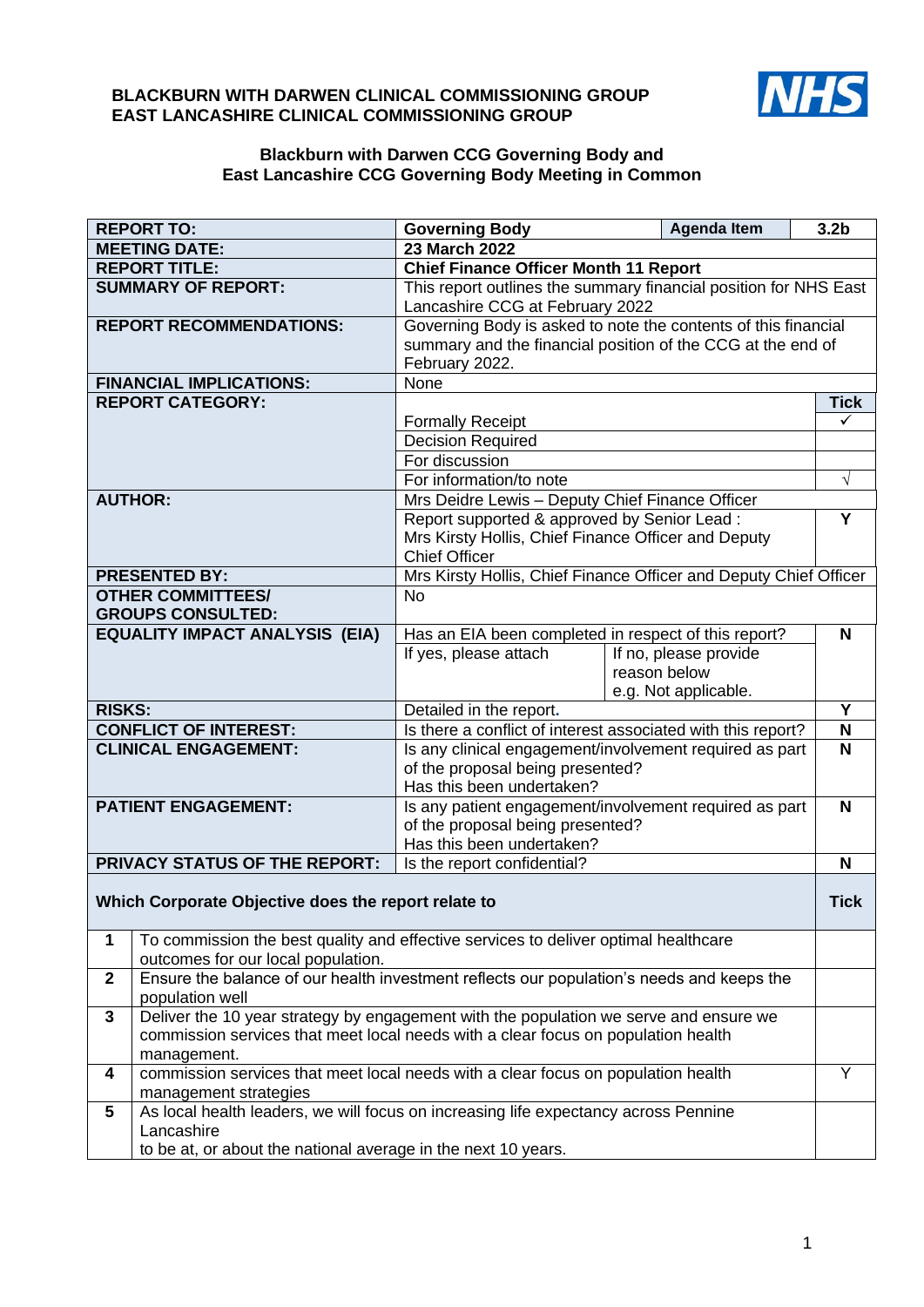## **Executive Financial Summary**

## **Month 11 – Period Ending February 2022**

|                                                 | <b>Month 11</b> |               |                 | <b>Forecast Outturn</b> |               |                 |
|-------------------------------------------------|-----------------|---------------|-----------------|-------------------------|---------------|-----------------|
|                                                 | <b>Budget</b>   | <b>Actual</b> | <b>Variance</b> | <b>Budget</b>           | <b>Actual</b> | <b>Variance</b> |
|                                                 | £000            | £000          | £000            | £000                    | £000          | £000            |
| <b>Funds Confirmed</b>                          | (647, 585)      | (647, 585)    | 0               | (713, 919)              | (713, 919)    | O               |
| Funds<br>Anticipated - Top<br>up HDP            | 0               | (41)          | 41              | 0                       | (62)          | 62              |
| <b>Funds</b><br>Anticipated -<br>Top up Non HDP | $\Omega$        | (484)         | 484             | 0                       | (2,090)       | 2,090           |
|                                                 |                 |               |                 |                         |               |                 |
| Commissioning                                   | 505,858         | 506,952       | (1.094)         | 554,019                 | 554,767       | (748)           |
| <b>Primary Care</b>                             | 128,936         | 129,148       | (212)           | 141,346                 | 143,309       | (1, 963)        |
| Corporate                                       | 12,262          | 11,305        | 957             | 13,287                  | 12,316        | 971             |
| <b>HDP</b>                                      | 664             | 705           | (41)            | 664                     | 726           | (62)            |
| Reserves                                        | (135)           | $\Omega$      | (135)           | 4,603                   | 7,062         | (2,459)         |
| <b>Balance</b>                                  | $\bf{0}$        | $\bf{0}$      | $\bf{0}$        | 0                       | 2,109         | (2, 109)        |

## **Summary Financial Position**

As at month 11 the CCG is reporting a forecast deficit of £2,109k. This relates to the technical adjustment in relation to a pre-payment for prescribing. This has formed part of our ISA 260 report from external auditors during the previous two financial years. The CCG has now accepted the auditors view and will not amend the in year prescribing estimate for the pre-payment. This is supported by NHS England / NHS Improvement who have confirmed that:-

**NHS England and Improvement (NHSE/I) acknowledges that the CCG will post a deficit for the year-ending 21/22. This position has been discussed and agreed with NHSE/I and will not be considered financial failure and will not trigger any regulatory action from NHSE/I.**